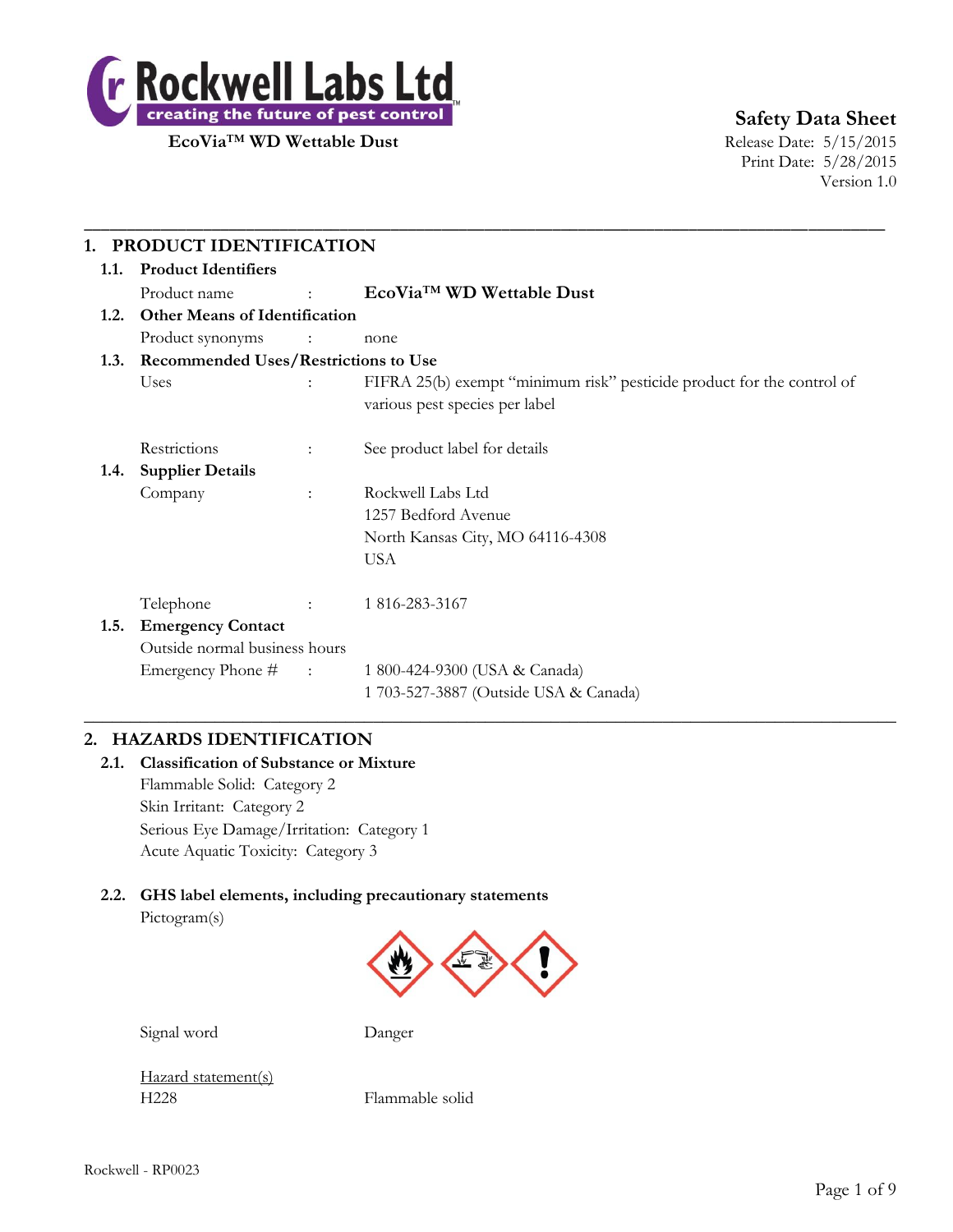

# **Safety Data Sheet**

Print Date: 5/28/2015 Version 1.0

| H303                       | May be harmful if swallowed                                                                                            |  |  |
|----------------------------|------------------------------------------------------------------------------------------------------------------------|--|--|
| H315                       | Causes skin irritation                                                                                                 |  |  |
| H318                       | Causes serious eye damage                                                                                              |  |  |
| H402                       | Harmful to aquatic life                                                                                                |  |  |
| Precautionary statement(s) |                                                                                                                        |  |  |
| P <sub>210</sub>           | Keep away from heat, hot surfaces, sparks, open flames and other ignition<br>sources. No smoking.                      |  |  |
| P <sub>264</sub>           | Wash exposed skin thoroughly after handling.                                                                           |  |  |
| P <sub>280</sub>           | Wear protective gloves/protective clothing/eye protection/face protection.                                             |  |  |
| P321                       | Specific treatment (see supplemental first aid instructions on this label).                                            |  |  |
| $P370 + P378$              | In case of fire: use water spray, alcohol-resistant foam, dry chemical or carbon                                       |  |  |
|                            | dioxide to extinguish.                                                                                                 |  |  |
| $P302 + P352$              | IF ON SKIN: Wash with plenty of soap and water.                                                                        |  |  |
| $P332 + P313$              | If skin irritation occurs: Get medical advice/attention.                                                               |  |  |
| $P362 + P364$              | Take off contaminated clothing and wash it before reuse.                                                               |  |  |
| $P305 + P351 + P338, P310$ | IF IN EYES: Rinse cautiously with water for several minutes. Remove contact                                            |  |  |
|                            | lenses, if present and easy to do. Continue rinsing. Immediately call a doctor or<br>seek emergency medical treatment. |  |  |
| <b>P501</b>                | Dispose of contents in accordance with local/state/federal regulations.                                                |  |  |

#### **2.3. Other hazards which do not result in classification**

none

# **3. COMPOSITION/INFORMATION ON INGREDIENTS**

#### **3.1. Substances**

Not applicable

# **3.2. Mixtures**

Hazardous component(s) or components of note:

| Chemical Identity | Contains $(\% w/w)$ | CAS-No.   | Hazard Classification                                                                                            |
|-------------------|---------------------|-----------|------------------------------------------------------------------------------------------------------------------|
| Thyme Oil         | 10                  | 8007-46-3 | Skin irritant (Cat. 2)<br>Serious eye damage (Cat. 1)<br>Acute aquatic Tox. (Cat. 2)<br>Flammable solid (Cat. 2) |

**\_\_\_\_\_\_\_\_\_\_\_\_\_\_\_\_\_\_\_\_\_\_\_\_\_\_\_\_\_\_\_\_\_\_\_\_\_\_\_\_\_\_\_\_\_\_\_\_\_\_\_\_\_\_\_\_\_\_\_\_\_\_\_\_\_\_\_\_\_\_\_\_\_\_**

# **4. FIRST AID MEASURES**

# **4.1. Description of first aid measures**

# **General advice**

Consult a physician or poison control center. Provide this safety data sheet to medical personnel. Move out of hazardous areas.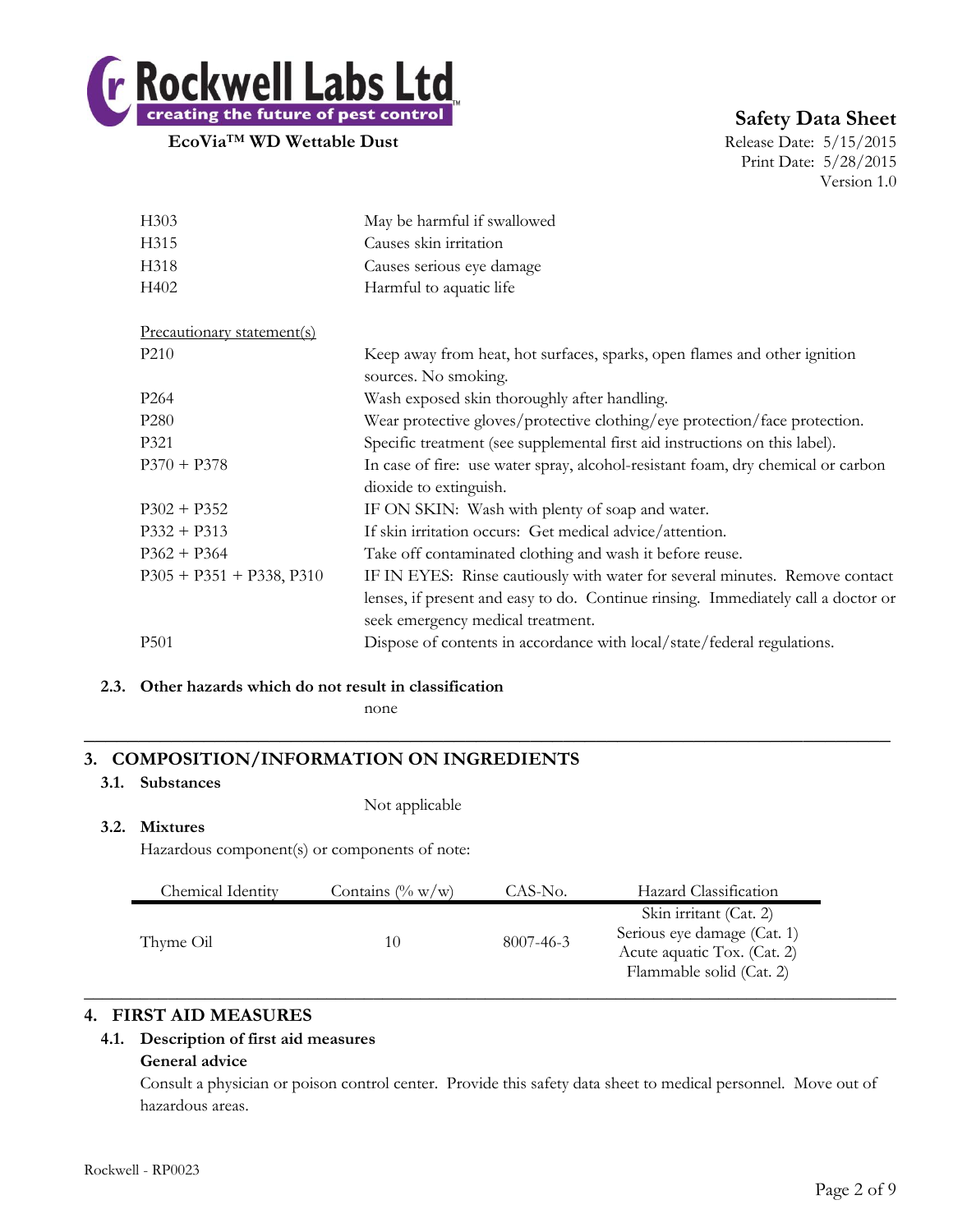

# **Safety Data Sheet**

Print Date: 5/28/2015 Version 1.0

# **If inhaled**

Move person to fresh air. If person is not breathing, call 911 or an ambulance, then give artificial respiration, preferably mouth to mouth if possible. Call a poison control center or doctor for further treatment advice.

#### **In case of skin contact**

Take off contaminated clothing. Rinse skin immediately with plenty of water for 15-20 minutes. Call a poison control center or doctor for treatment advice.

#### **In case of eye contact**

Hold eye open and rinse slowly and gently with water for 15-20 minutes. Remove contact lenses, if present, after the first five minutes, then continue rinsing eye. Call a poison control center or doctor for treatment advice.

#### **If swallowed**

Call a poison control center or doctor for treatment advice. Have person sip a glass of water if able to swallow. Do not induce vomiting unless told to do so by a poison control center or doctor. Do not give anything by mouth to an unconscious person.

- **4.2. Most important symptoms and effects, both acute and delayed** No data available
- **4.3. Indication of any immediate medical attention and special treatment needed, if necessary** None known

# **5. FIRE FIGHTING MEASURES**

# **5.1. Extinguishing media**

Suitable extinguishing media: use water spray, alcohol-resistant foam, dry chemical or carbon dioxide.

 $\_$  , and the set of the set of the set of the set of the set of the set of the set of the set of the set of the set of the set of the set of the set of the set of the set of the set of the set of the set of the set of th

- **5.2. Specific hazards arising from the chemical** Oxides of carbon, silicon, nitrogen, and sulfur.
- **5.3. Special protective equipment and precautions for fire fighters** Wear self contained breathing apparatus for firefighting. Additional information: none.

# **5.4. Further information**

Avoid release of material to storm drains and open bodies of water.

# **6. ACCIDENTAL RELEASE MEASURES**

# **6.1. Personal precautions, protective equipment and emergency procedures**

Avoid contact with spilled product and contaminated surfaces. Evacuate personnel to safe areas during emergencies. For safe handling instructions see section 7. For proper PPE see section 8.

 $\_$  , and the set of the set of the set of the set of the set of the set of the set of the set of the set of the set of the set of the set of the set of the set of the set of the set of the set of the set of the set of th

# **6.2. Environmental precautions**

Prevent further leakage or spillage if safe to do so. Product should not be applied directly to surface water.

# **6.3. Methods and materials for containment and cleaning up** Sweep/wipe up any spilled material and dispose of according to instructions in section 13. Wash contaminated surfaces with soap and water.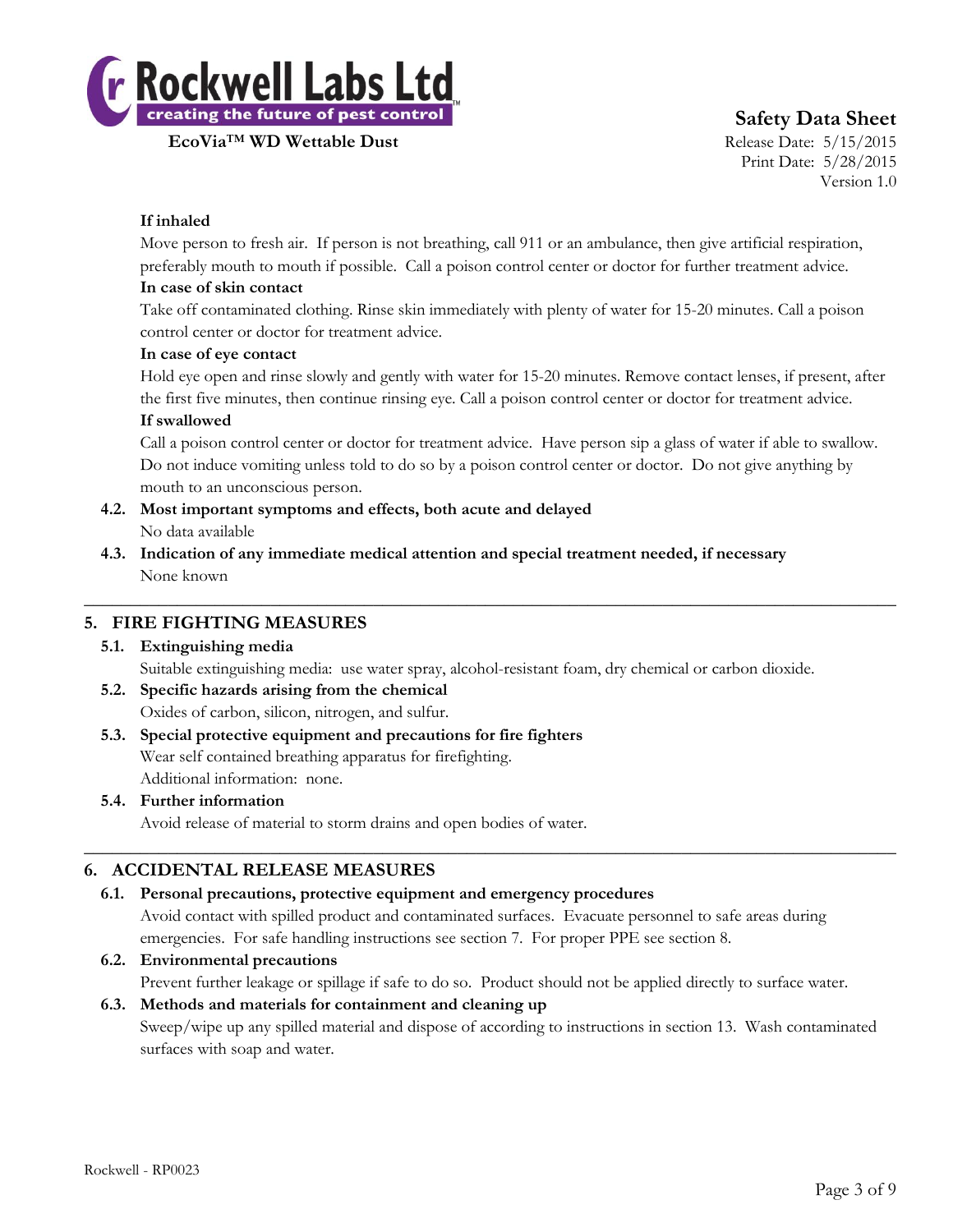

**Safety Data Sheet**

Print Date: 5/28/2015 Version 1.0

# **7. HANDLING AND STORAGE**

# **7.1. Precautions for safe handling**

Handle in accordance with good industrial hygiene practices. Wash hands before eating, drinking, chewing gum, using tobacco or using the toilet. Remove clothing immediately if product gets inside. Wash thoroughly and put on clean clothing. Remove PPE after handling this product. Wash the outside of the gloves before removing. For additional precautions see section 2.2

# **7.2. Conditions for safe storage, including any incompatibilities**

Store tightly sealed in original container in dry cool place. Do not store where children or animals may gain access.

 $\_$  , and the set of the set of the set of the set of the set of the set of the set of the set of the set of the set of the set of the set of the set of the set of the set of the set of the set of the set of the set of th

 $\_$  , and the set of the set of the set of the set of the set of the set of the set of the set of the set of the set of the set of the set of the set of the set of the set of the set of the set of the set of the set of th

# **8. EXPOSURE CONTROLS/PERSONAL PROTECTION**

#### **8.1. Control parameters**

Components with workplace parameters

| Component                                 | CAS-No.   | Value | Control<br>parameters          | Basis           |
|-------------------------------------------|-----------|-------|--------------------------------|-----------------|
|                                           |           | TWA   | 6 mg/m <sup>3</sup>            | NIOSH REL       |
| Amorphous silicon<br>dioxide (silica gel) | 7631-86-9 | TWA   | 80<br>$mg/m^3/\frac{9}{6}SiO2$ | <b>OSHA PEL</b> |

# **8.2. Appropriate engineering controls**

Ensure relevant engineering controls are employed to prevent exceeding threshold values for the listed control parameters in section 8.1.

# **8.3. Individual protection measures, such as personal protective equipment**

In normal use and handling conditions refer to the product label for required PPE. In all other cases the following recommendations would apply.

# **Eye/face protection**

Safety glasses or other similar eye protection conforming to ANSI Z87.1 standards recommended when handling product.

# **Skin protection**

Chemical resistant nitrile rubber or similarly compatible gloves recommended when handling product. Dispose of contaminated gloves after use in accordance with applicable local and state regulations. Wash exposed skin with soap and water immediately. Wash all contaminated clothing prior to reuse.

# **Respiratory protection**

Full-face respirator recommended when risk assessment show need for air-purifying respirators.

NIOSH approved respirators recommended when handling material with the following airborne concentrations: Up to  $30 \text{ mg/m}$ <sup>3</sup>:

 $(APF = 5)$  Any quarter-mask respirator.

Up to  $60 \text{ mg/m}^3$ :

(APF = 10) Any particulate respirator equipped with an N95, R95, or P95 filter (including N95, R95, and P95 filtering facepieces) except quarter-mask respirators. The following filters may also be used: N99, R99, P99, N100,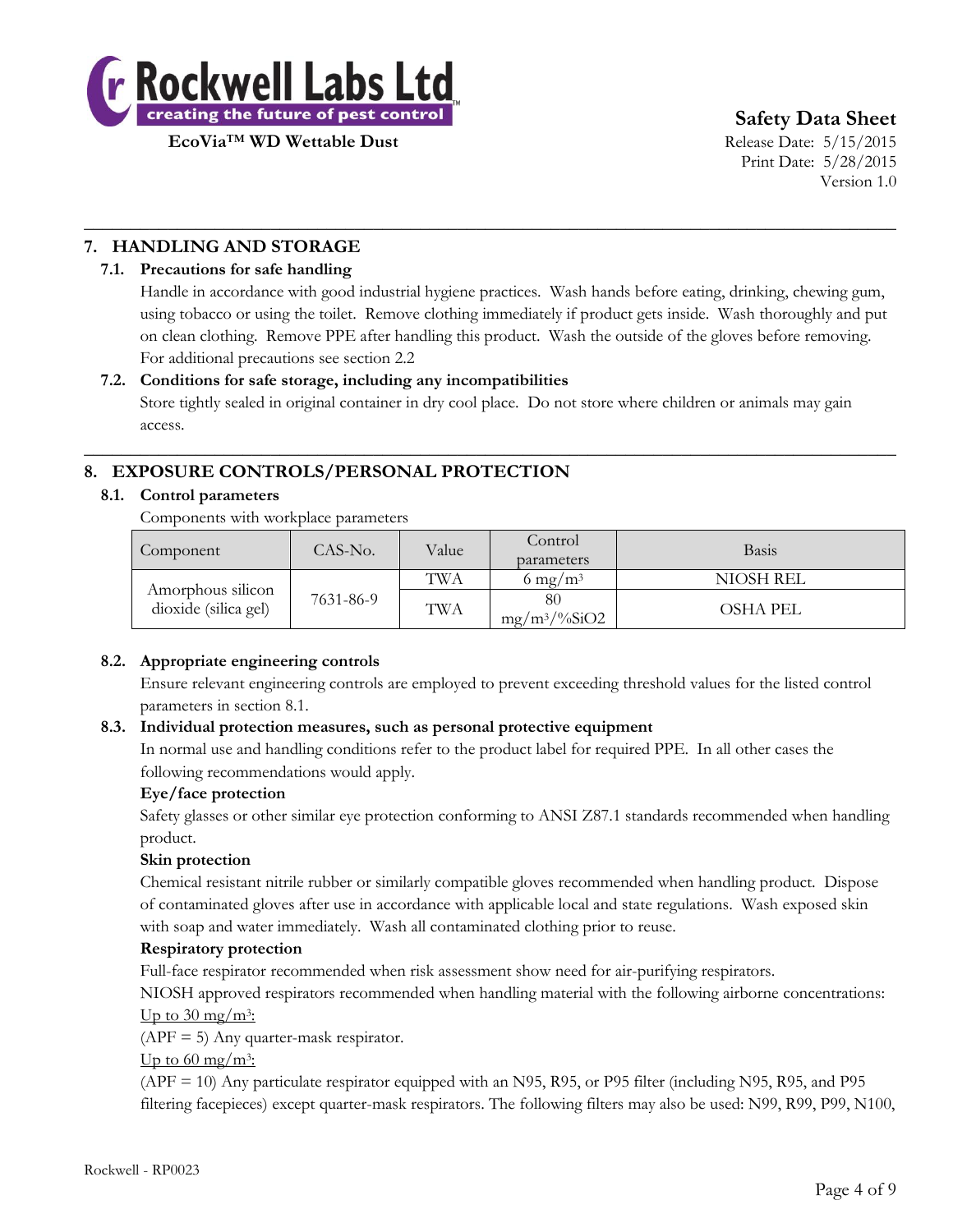

# **Safety Data Sheet**

Print Date: 5/28/2015 Version 1.0

R100, P100.  $(APF = 10)$  Any supplied-air respirator Up to  $150 \text{ mg/m}^3$ : (APF = 25) Any supplied-air respirator operated in a continuous-flow mode. (APF = 25) Any powered, air-purifying respirator with a high-efficiency particulate filter. Up to 300 mg/m<sup>3</sup>: (APF = 50) Any air-purifying, full-facepiece respirator with an N100, R100, or P100 filter. (APF = 50) Any supplied-air respirator that has a tight-fitting facepiece and is operated in a continuous-flow mode. (APF = 50) Any powered, air-purifying respirator with a tight-fitting facepiece and a high-efficiency particulate filter  $(APF = 50)$  Any self-contained breathing apparatus with a full facepiece  $(APF = 50)$  Any supplied-air respirator with a full facepiece Up to  $3000 \text{ mg/m}^3$ : (APF = 1000) Any supplied-air respirator operated in a pressure-demand or other positive-pressure mode **Thermal hazards** None known

# **9. PHYSICAL AND CHEMICAL PROPERTIES**

# **9.1. Information on basic physical and chemical properties**

| Appearance;                                      | White powder                                                 |
|--------------------------------------------------|--------------------------------------------------------------|
| Odor;                                            | Thyme                                                        |
| Odor threshold;                                  | No data available                                            |
| pH;                                              | No data available                                            |
| Melting point/freezing point;                    | No data available                                            |
| Initial boiling point and boiling<br>range;      | No data available                                            |
| Flash point;                                     | No data available                                            |
| Evaporation rate;                                | No data available                                            |
| Flammability (solid, gas);                       | This substance or mixture is a category 2 flammable<br>solid |
| Upper/lower flammability or<br>explosive limits; | No data available                                            |
| Vapor pressure;                                  | No data available                                            |
| Vapor density;                                   | No data available                                            |
| Relative density;                                | $0.22$ g/ml                                                  |

 $\_$  , and the set of the set of the set of the set of the set of the set of the set of the set of the set of the set of the set of the set of the set of the set of the set of the set of the set of the set of the set of th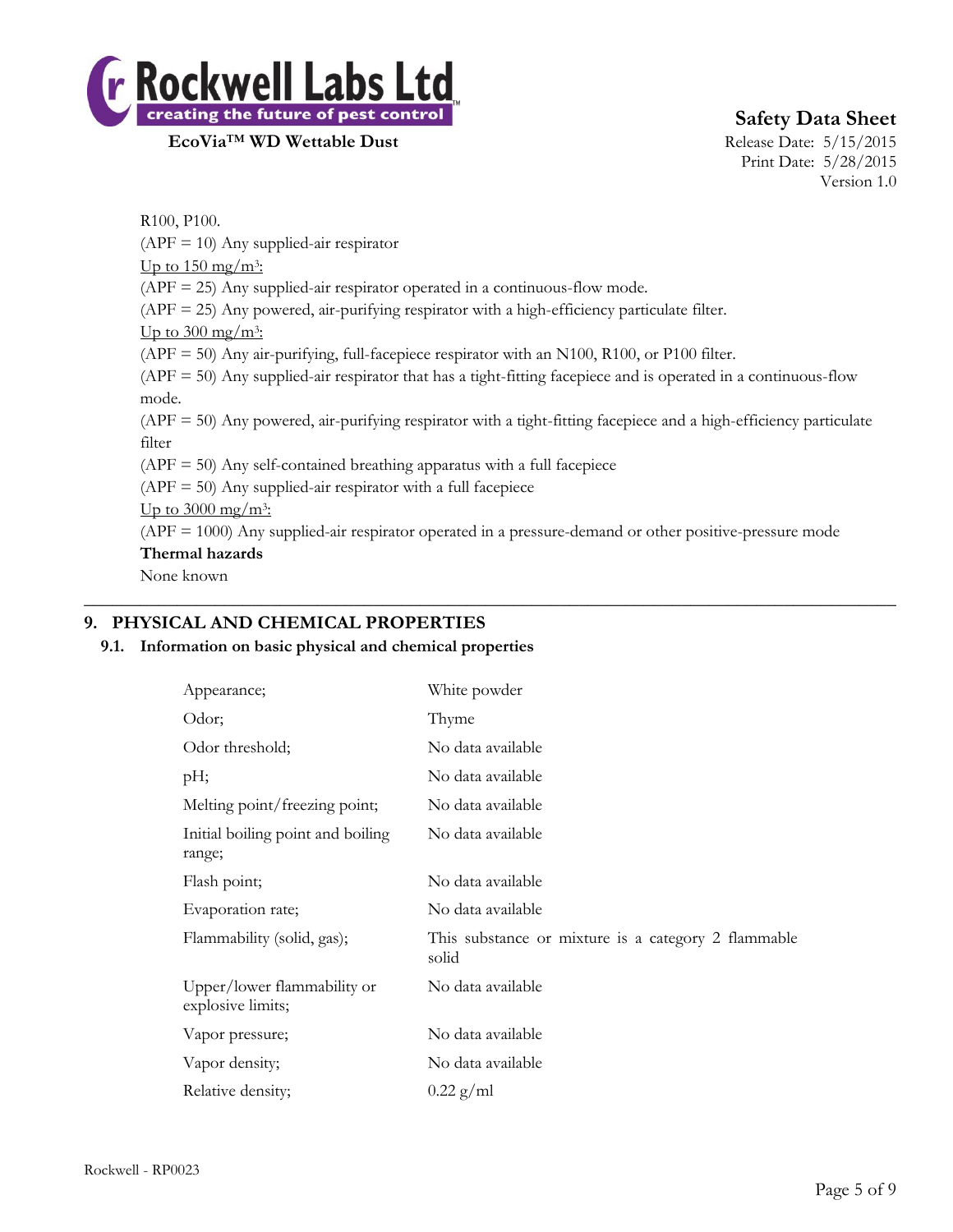

# **Safety Data Sheet**

Print Date: 5/28/2015 Version 1.0

| Solubility;                                 | No data available |
|---------------------------------------------|-------------------|
| Partition coefficient: n-<br>octanol/water; | No data available |
| Auto-ignition temperature;                  | No data available |
| Decomposition temperature;                  | No data available |
| Viscosity;                                  | No data available |
|                                             |                   |

#### **9.2. Additional Information**

No data available

# **10. STABILITY AND REACTIVITY**

#### **10.1. Reactivity**

No data available

# **10.2. Chemical stability** Stable under recommended storage conditions.

#### **10.3. Possibility of hazardous reactions** No data available

# **10.4. Conditions to avoid**

Keep away from heat, hot surfaces, sparks, open flames and other ignition sources.

 $\_$  , and the set of the set of the set of the set of the set of the set of the set of the set of the set of the set of the set of the set of the set of the set of the set of the set of the set of the set of the set of th

 $\_$  , and the set of the set of the set of the set of the set of the set of the set of the set of the set of the set of the set of the set of the set of the set of the set of the set of the set of the set of the set of th

# **10.5. Incompatible materials**

Strong oxidizing agents, Strong reducing agents.

# **10.6. Hazardous decomposition products**

Other decomposition products – no data available In the event of a fire: see section 5

# **11. TOXICOLOGICAL INFORMATION**

**11.1. Information on toxicological effects Acute Toxicity Estimate (ATE)** LD50 Oral –  $\text{Rat} - \text{>2400 mg/kg}$ LD50 Dermal –  $\text{Rat}$  –  $>$  5000 mg/kg LD50 Inhalation – no data available **Skin corrosion/irritation** No data available **Serious eye damage/irritation** No data available **Respiratory or skin sensitization** No data available **Germ cell mutagenicity** No data available **Carcinogenicity**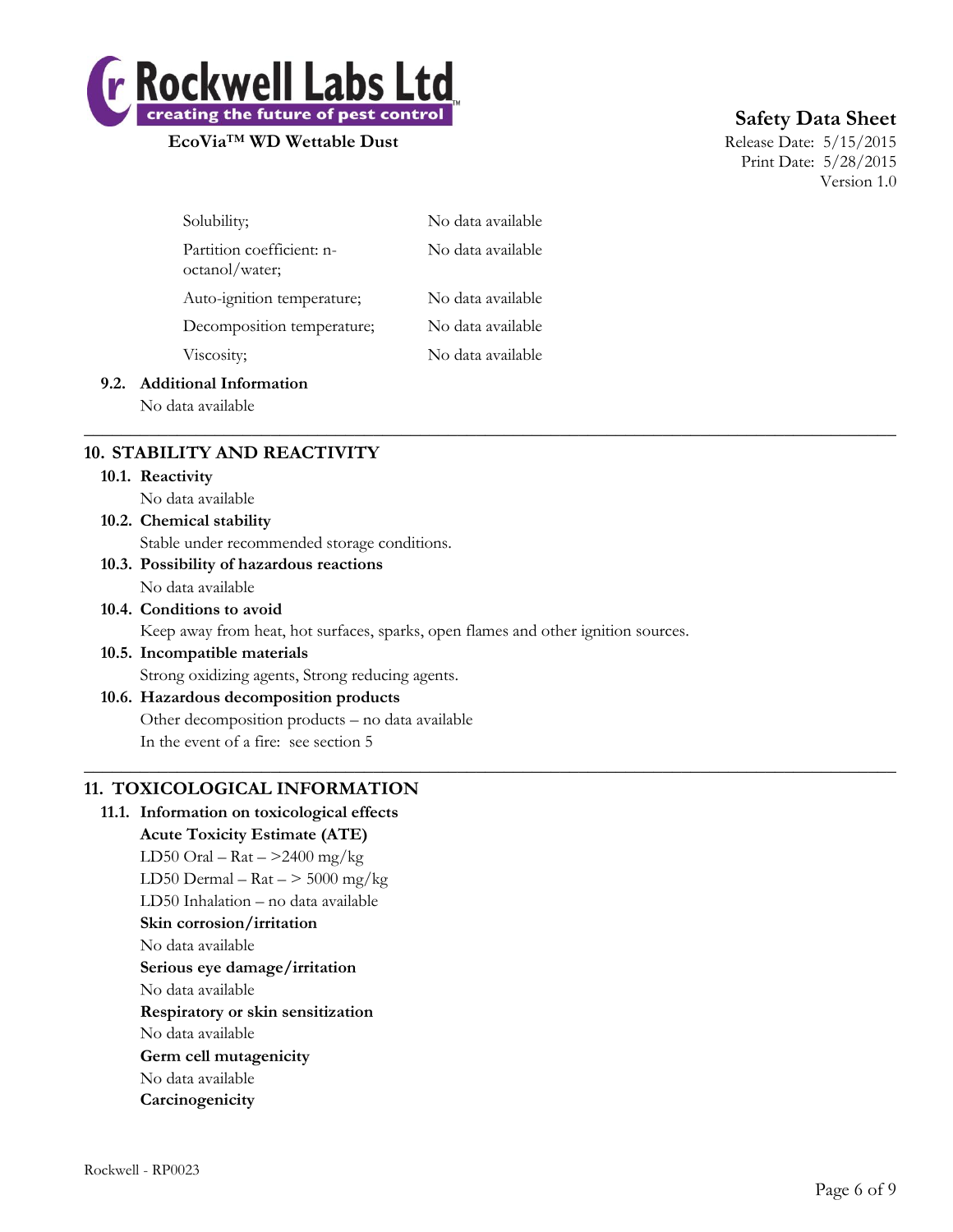

# **Safety Data Sheet**

Print Date: 5/28/2015 Version 1.0

|                                                                                                             | IARC:<br>Category for silica, amorphous (7631-86-9) applies to silicas that may contain crystalline silica. |                                                                                                   |  |
|-------------------------------------------------------------------------------------------------------------|-------------------------------------------------------------------------------------------------------------|---------------------------------------------------------------------------------------------------|--|
|                                                                                                             | The silica in this product is synthetic and does not contain crystalline silica. IARC: Category 3.          |                                                                                                   |  |
| No component of this product presents at levels greater than or equal to $0.1\%$ is identified as<br>ACGIH: |                                                                                                             |                                                                                                   |  |
|                                                                                                             | probable, possible or confirmed human carcinogen by ACGIH.                                                  |                                                                                                   |  |
| No component of this product presents at levels greater than or equal to 0.1% is identified as<br>NTP:      |                                                                                                             |                                                                                                   |  |
|                                                                                                             |                                                                                                             | probable, possible or confirmed human carcinogen by NTP.                                          |  |
|                                                                                                             | OSHA:                                                                                                       | No component of this product presents at levels greater than or equal to $0.1\%$ is identified as |  |
|                                                                                                             |                                                                                                             | probable, possible or confirmed human carcinogen by OSHA.                                         |  |
|                                                                                                             | Reproductive toxicity                                                                                       |                                                                                                   |  |
|                                                                                                             | No data available                                                                                           |                                                                                                   |  |
|                                                                                                             | Specific target organ toxicity $-$ single exposure                                                          |                                                                                                   |  |
|                                                                                                             | No data available.                                                                                          |                                                                                                   |  |
|                                                                                                             | Specific target organ toxicity – repeated exposure                                                          |                                                                                                   |  |
|                                                                                                             | No data available                                                                                           |                                                                                                   |  |
|                                                                                                             | Aspiration hazard                                                                                           |                                                                                                   |  |
|                                                                                                             | No data available                                                                                           |                                                                                                   |  |
|                                                                                                             | 11.2. Other information                                                                                     |                                                                                                   |  |
|                                                                                                             | No data available                                                                                           |                                                                                                   |  |
|                                                                                                             |                                                                                                             |                                                                                                   |  |

#### **12. ECOLOGICAL INFORMATION 12.1. Toxicity Estimate**

| 12.1. <b>I</b> OXICITY ESTIMATE     |                                                                      |
|-------------------------------------|----------------------------------------------------------------------|
| Toxicity to fish                    | $LC50 - P$ imephales promelas (fathead minnow) $-59.84$ mg/l (96 hr) |
| Toxicity to daphnia                 | EC50 - Daphnia magna (Water flea) - 24.51 mg/l (96 hr)               |
| and other aquatic                   |                                                                      |
| invertebrates                       |                                                                      |
| 12.2. Persistence and degradability |                                                                      |
| No data available                   |                                                                      |
| 12.3. Bioaccumulative potential     |                                                                      |
| No data available                   |                                                                      |
| 12.4. Mobility in soil              |                                                                      |
| No data available                   |                                                                      |

**12.5. Other adverse effects** No data available

# **13. DISPOSAL CONSIDERATIONS**

# **13.1. Disposal Methods.**

The best disposal method is to use the entire quantity per label directions. If it is necessary to dispose of unused material then follow the label instructions and relevant local, state and federal waste disposal guidelines. Product Disposal:

 $\_$  , and the set of the set of the set of the set of the set of the set of the set of the set of the set of the set of the set of the set of the set of the set of the set of the set of the set of the set of the set of th

Do not contaminate water, food or feed by storage or disposal.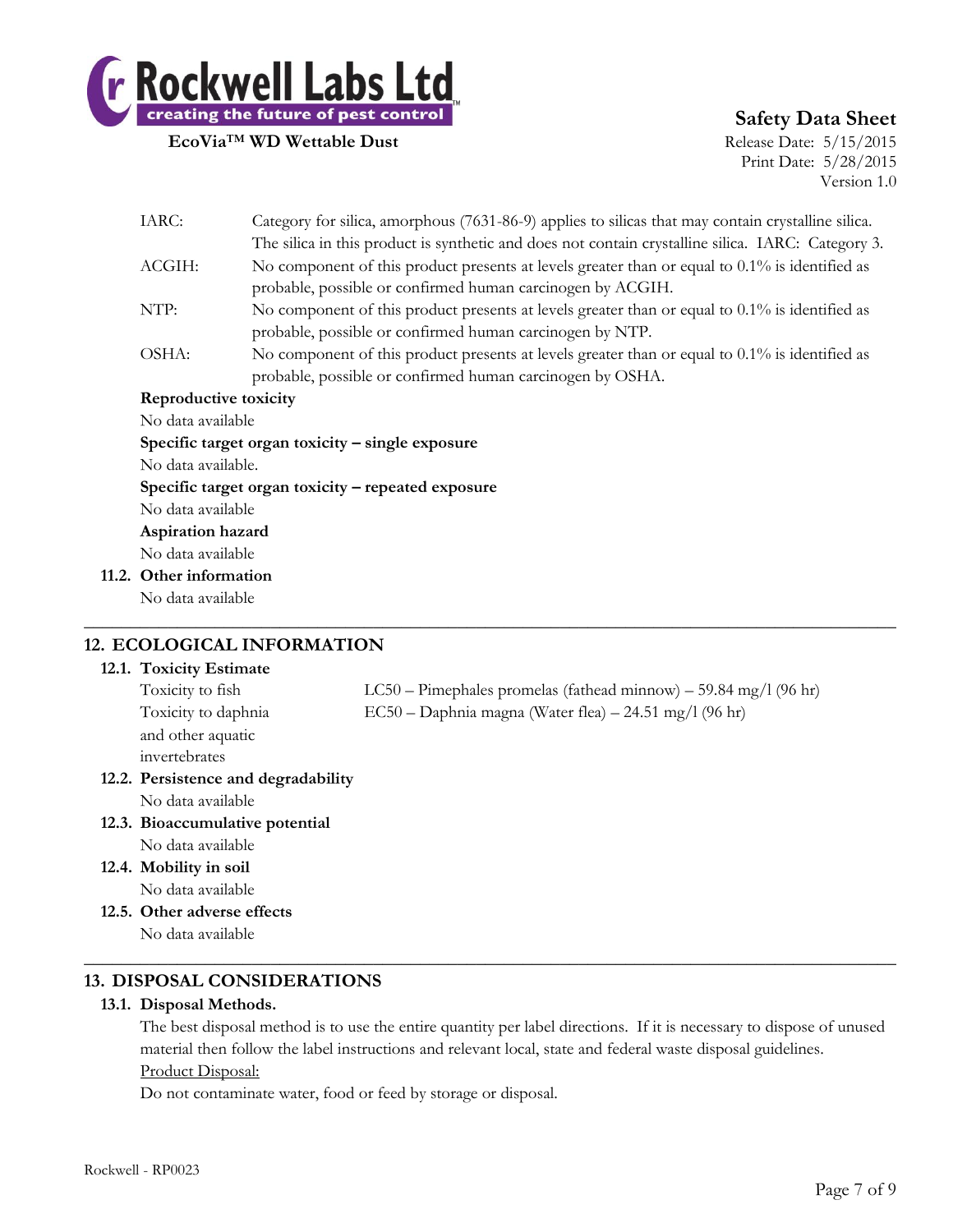

**Safety Data Sheet**

Print Date: 5/28/2015 Version 1.0

Packaging Disposal:

If empty: Place in trash or offer for recycling if available. If partly filled: Call your local solid waste agency or 1- 800-CLEANUP which is managed as a public-private partnership. See section 8 for proper PPE and precautionary handling measures.

 $\_$  , and the set of the set of the set of the set of the set of the set of the set of the set of the set of the set of the set of the set of the set of the set of the set of the set of the set of the set of the set of th

# **14. TRANSPORT INFORMATION**

#### **DOT**

Bulk Shipment Only: UN number: 1325 Class: 4.1 Packing Group: III Proper shipping name: Flammable solids, organic, n.o.s. Reportable Quantity (RQ): **IMDG** UN number: 1325 Class: 4.1 Packing Group: III Proper shipping name: Flammable solids, organic, n.o.s. **IATA** UN number: 1325 Class: 4.1 Packing Group: III Proper shipping name: Flammable solids, organic, n.o.s.

# **15. REGULATORY INFORMATION**

This material is a FIFRA 25(b) Exempt pesticide product that is not registered by the Environmental Protection Agency but is subject to certain labeling requirements under various state pesticide laws. These requirements differ from the classification criteria and hazard information required for safety data sheets, and for workplace labels of non-pesticide chemicals. Following is the hazard information as required on the pesticide label:

\_\_\_\_\_\_\_\_\_\_\_\_\_\_\_\_\_\_\_\_\_\_\_\_\_\_\_\_\_\_\_\_\_\_\_\_\_\_\_\_\_\_\_\_\_\_\_\_\_\_\_\_\_\_\_\_\_\_\_\_\_\_\_\_\_\_\_\_\_\_\_\_\_\_\_\_\_\_\_\_\_\_\_\_\_\_\_\_\_\_\_\_\_\_

KEEP OUT OF THE REACH OF CHILDREN CAUTION

# **SARA 302 Components**

No chemicals in this material are subject to the reporting requirements of SARA Title III, Section 302.

#### **SARA 313 Components**

This material does not contain any chemical components with known CAS numbers that exceed the threshold (De Minimis) reporting levels established by SARA Title III, Section 313.

#### **SARA 311/312 Hazards**

Immediate (Acute) Health Hazard, Fire Hazard

# **California Proposition 65 Components**

This product does not contain any chemicals known to the state of California to cause cancer, birth defects, or reproductive harm.

# **TSCA**

All components of this product are listed, exempted, or excluded from listing on the U.S. Toxic Substances Control Act chemical substance inventory.